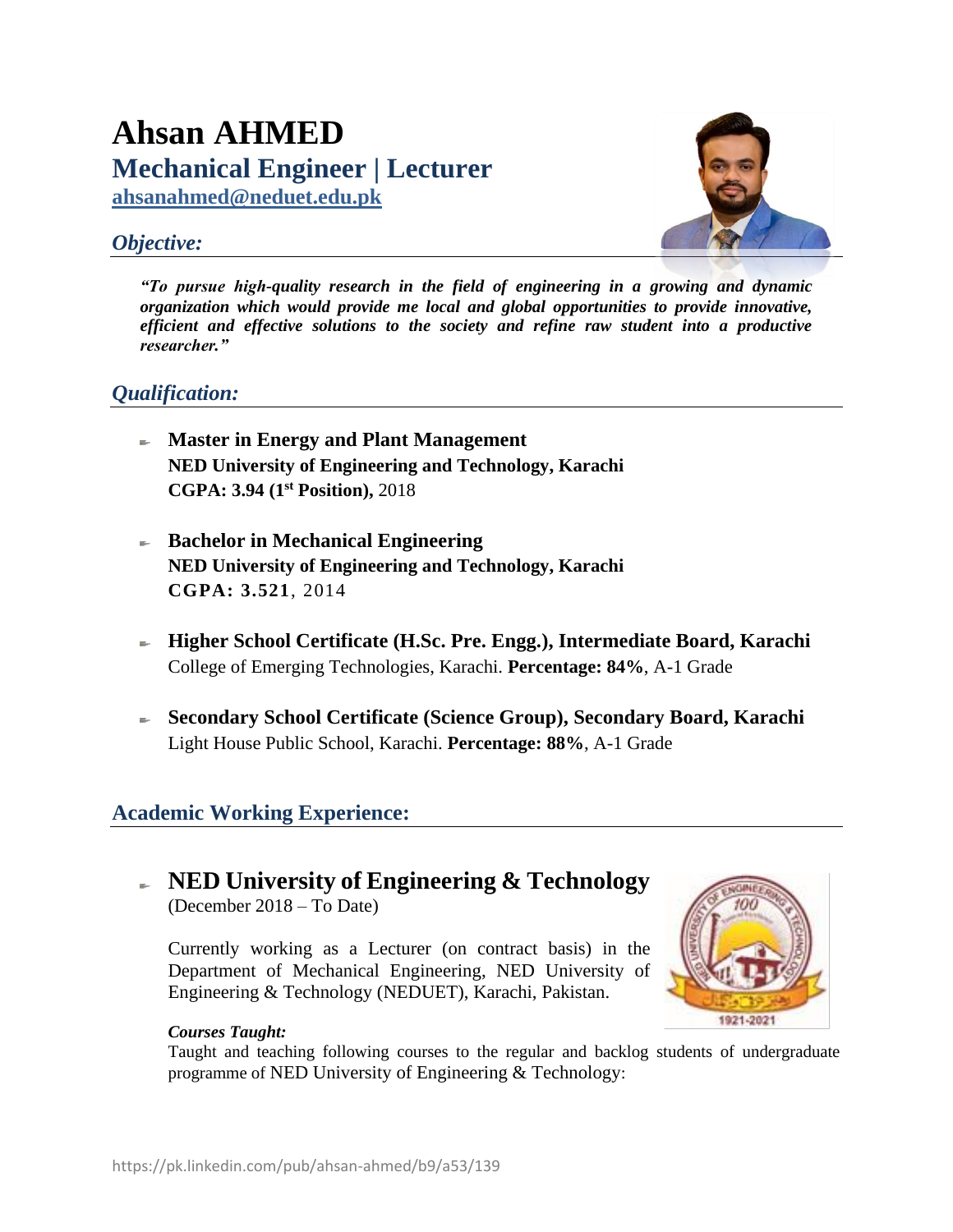- $\checkmark$  ME-217 Elements of Machine Dynamics and Design (Theory)
- $\checkmark$  MF-303 Applied Economics for Engineers (Theory)
- $\checkmark$  ME-224 Internal Combustion Engines (Theory)
- $\checkmark$  ME-207 Computer Programming & Graphics (Theory)
- $\checkmark$  ME-209 Materials & Metallurgy (Practical)
- $\checkmark$  ME-323 Machine Design (Practical)

#### *Students' Feedback:*

Achieved ISO Students' Feedback Ratings of 9.649 and 9.386 in Spring and Fall Semester 2019 respectively.

#### *Supervised Final Year Projects (FYP):*

Supervised and supervising following FYP in the Department of Mechanical Engineering:

- $\checkmark$  Design & Analysis of Hybrid Photo Voltaic Thermal Water collector.
- ✓ Designing of Vapor Absorption Chiller for Waste Heat Recovery from Engine Jacket Water System
- $\checkmark$  Designing of Three Wheeler Electric Vehicle

#### *Awarded Funding:*

In 2020, My FYP "Designing of Three Wheeler Electric Vehicle" was awarded with IGNITE NGIRI 2020 FYP Funding.

#### *International Journal Publications:*

Following journal paper is published in Greater Mekong Sub-region Academic and Research Network (GMSARN) International Journal (Scopus).

✓ A. Naqvi, **A. Ahmed**, M. J. Murtaza, A. Majeed, K. U. Ahmed and S. M. Bari, "**Performance Evaluation of Hybrid PVT Air Collector. A Comparative Study**," GMSARN International Journal, no. 2, June 2022.

#### *International Peer Reviewed Conference Publication:*

Following conference paper won the **best paper award** in the 10<sup>th</sup> International Mechanical Engineering Conference, jointly organized by The Institution of Engineers Pakistan, NED University of Engineering & Technology, Mehran University of Engineering & Technology Jamshoro and NEDian International Alumni Association:

✓ Asad A. Naqvi, **Ahsan Ahmed**, Muhammad Kazim, "**Techno-economic Analysis of**  Hybrid Photovoltaic Thermal (PVT) Air Collector", presented at 10<sup>th</sup> International Mechanical Engineering Conference (IMEC 2020-21), NED University of Engineering & Technology ,Karachi, Pakistan, Feb. 2021.

#### *Additional Administrative Roles:*

While working as a lecturer, following additional administrative roles are also assigned to me by the Chairman of Department of Mechanical Engineering:

- ✓ OBE Coordinator
- ✓ Library Focal Person
- ✓ Learning Management System Coordinator.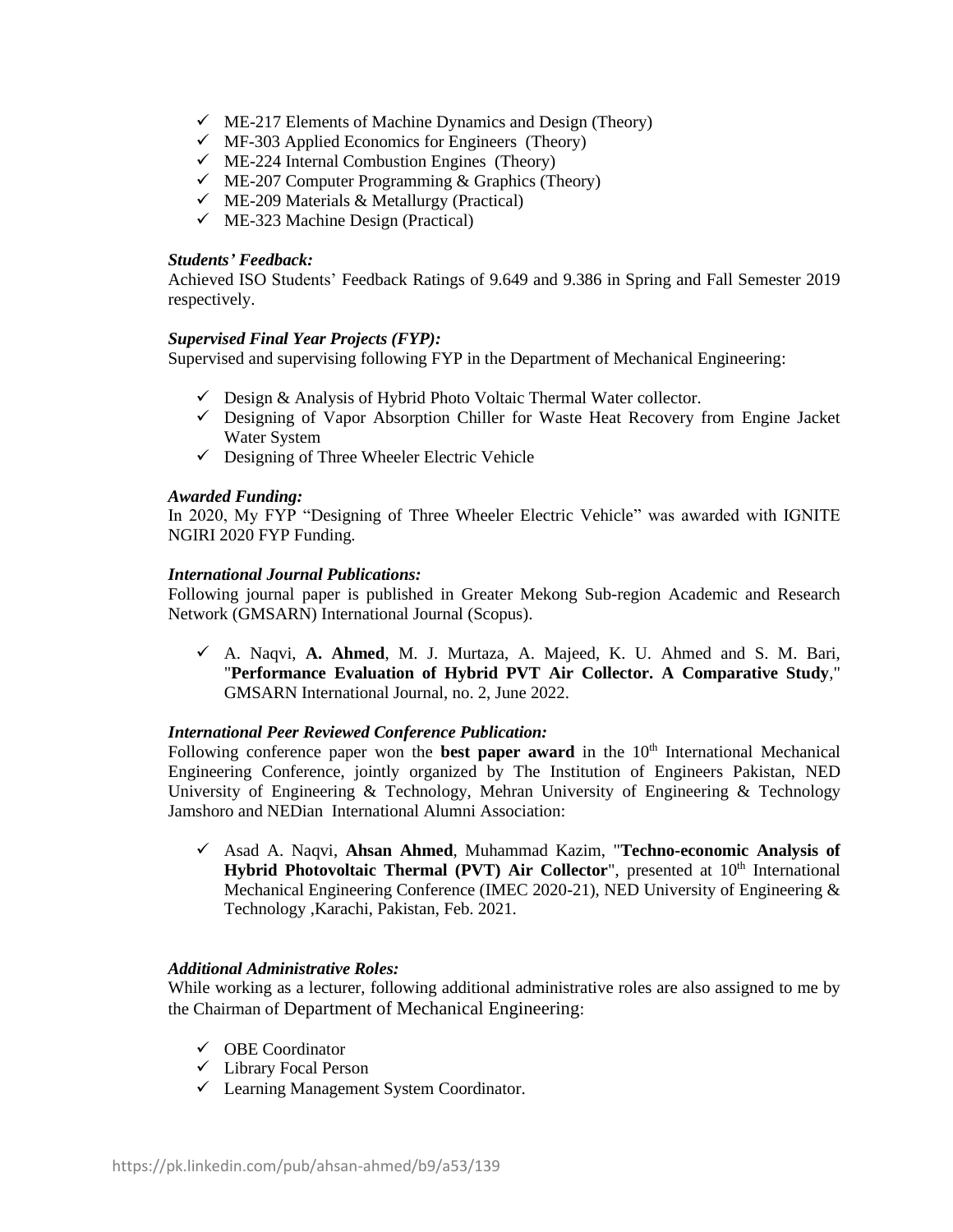#### *Other Major Achievements:*

Following are some of my significant administrative achievements during my tenure in the Department of Mechanical Engineering

- $\checkmark$  Prepared Self-Assessment Report (SAR) 2020 for the undergraduate programme of Department of Mechanical Engineering.
- ✓ Prepared number of tutorial videos to help and guide all faculty members. G-suite tutorial videos are uploaded on the official webpage of MED. Dr. Asad Arfeen (DIT, NED) acknowledged and admired my efforts. He also has shared my efforts with the honorable VC and all other users of NEDUET's Zimbra Web Client.
- $\checkmark$  Designed and implemented online class attendance system. In this system, the student attendance is taken in the class using a smart phone or a laptop and the teacher submits the attendance to the department online in real time. CMD shared the said attendance system and its advantages with the VC and the PVC via letter ref: NED/MED/2019/3396 dated: October 30, 2019.
- $\checkmark$  Familiarized faculty members to G-suite and trained them for recording video lectures and conducting online sessions.
- $\checkmark$  Prepared a record of books, courses and lab equipment for the Department of Mechanical Engineering of Thar Institute of Engineering, Sciences and Technology.
- $\checkmark$  Developed course contents and course material for a personality development training program entitled, "Team-work: Getting People to work together". This training course will be delivered to the undergraduate students from the upcoming regular semesters.
- $\checkmark$  Participated in the setup completion and successful running of OBE MIS system in Department of Mechanical Engineering.

### **Industrial Working Experience:**

**National Refinery Limited** (September 2016 – December 2018) **ISO 9001, ISO 14001, OHSAS 18001, RELATED AA+ & A-1 BY PACRA**

Worked in National Refinery Limited as a **Maintenance Engineer** (Utilities and Power Generation) and served NRL through my managerial, technical, analytical and problem-solving. My scope of job included maintenance management and planning of the following: pumps, compressors, turbines, air coolers (or radiators), cooling towers, vessels, heat exchangers, boilers, tanks etc. and their associated piping.



#### *Responsibilities:*

Following were some major responsibilities which I was fulfilling with team work in National Refinery Limited:

 $\checkmark$  Planning, scheduling, managing and monitoring routine & priority based maintenance jobs of all the rotary and stationary equipment with the best available combination of *American Petroleum Institute*'s standards and site realities.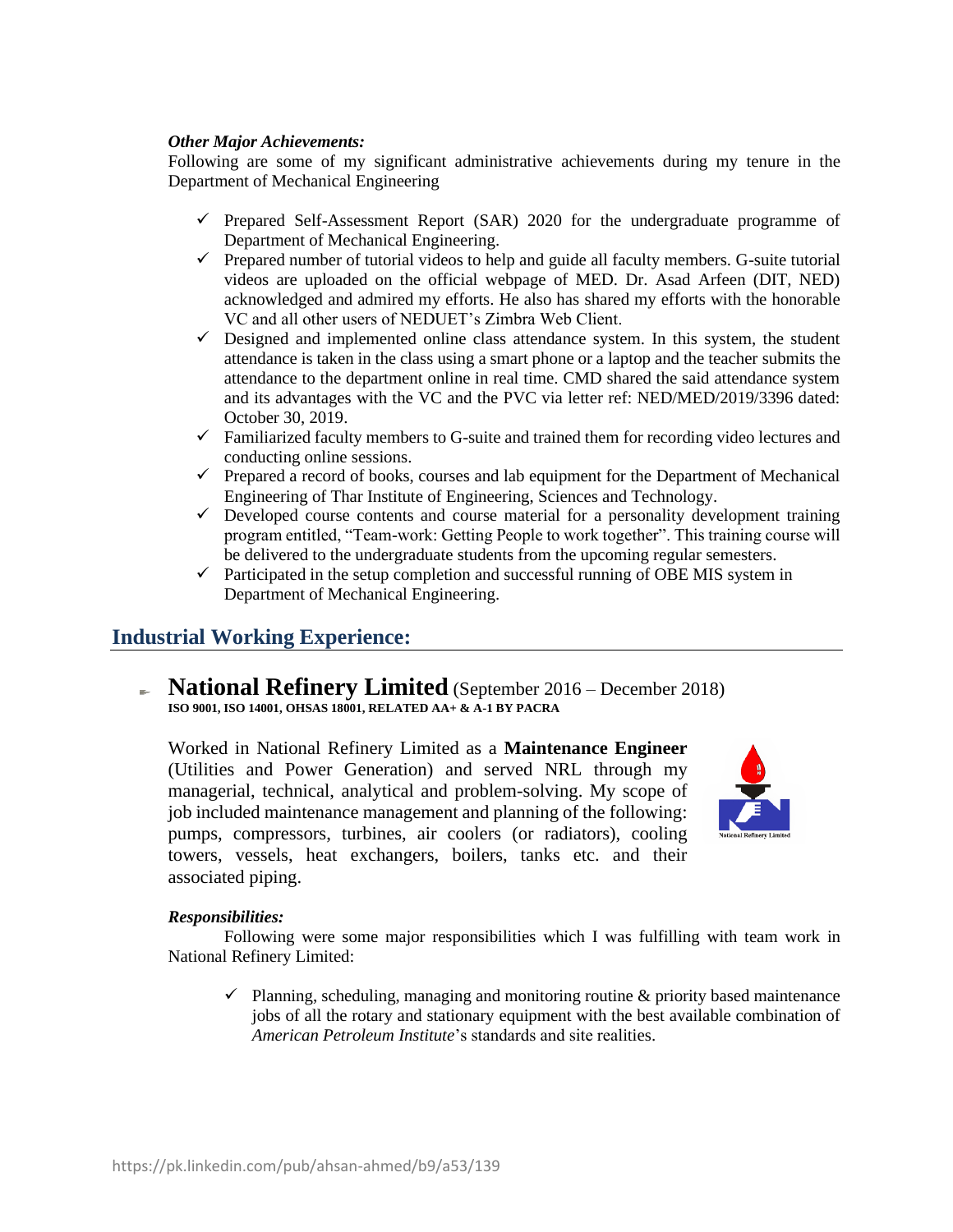- ✓ Preparing purchase requisitions, job orders, material requisitions, job completion certificates and management of inventory through ERP system (*SAP ECC 6.0 Plant Maintenance Module)*.
- $\checkmark$  Dealing and supervising contractors for the completion of jobs in a best possible way as per *API* and company standards.
- ✓ Reviewing process flow diagrams, *piping and instrumentation diagram* and *engineering drawing* to seek any change or development and for making a bill of quantity of materials for the assignment to be done.
- $\checkmark$  Managing, executing and monitoring different modification jobs to facilitate the enhancement as well as improvement of equipment/process.
- $\checkmark$  Coordinating and supervising the annual or emergency shutdown of priority equipment.
- $\checkmark$  Technically evaluate the proposals, provided by the vendors for the raised purchase requisition.
- $\checkmark$  Preparing spot bids, cost estimation and budgeting for special assignments and projects.
- $\checkmark$  Preparing punch list on completion of the work and ensuring that all punch list items are attended by the contractor before issue of completion certificate.
- ✓ Preparing maintenance reports and other associated documents for audit and instrumentation and management system.
- $\checkmark$  Inspection of received goods like valves, fittings, pipe or any requested material in light of ANSI /ASME/API/ ASTM standards.
- ✓ Coordinating with different departments like operations, warehouse, workshop, projects, manufacturing, procurement, imports, administration etc. for resolving different issues.
- $\checkmark$  Authorized to receive all types of work permits like hot work permit, excavation permit, crane operation permit, confined space entry permit, electrical energize/deenergize permit and cold work permit.
- $\checkmark$  Participating in turnaround activities on different equipment.
- $\checkmark$  Ensuring safety in all aspects of maintenance works.

### **National Refinery Limited** (September, 2015– September, 2016)

Got on-the-job training in National Refinery Limited as Trainee Senior Management.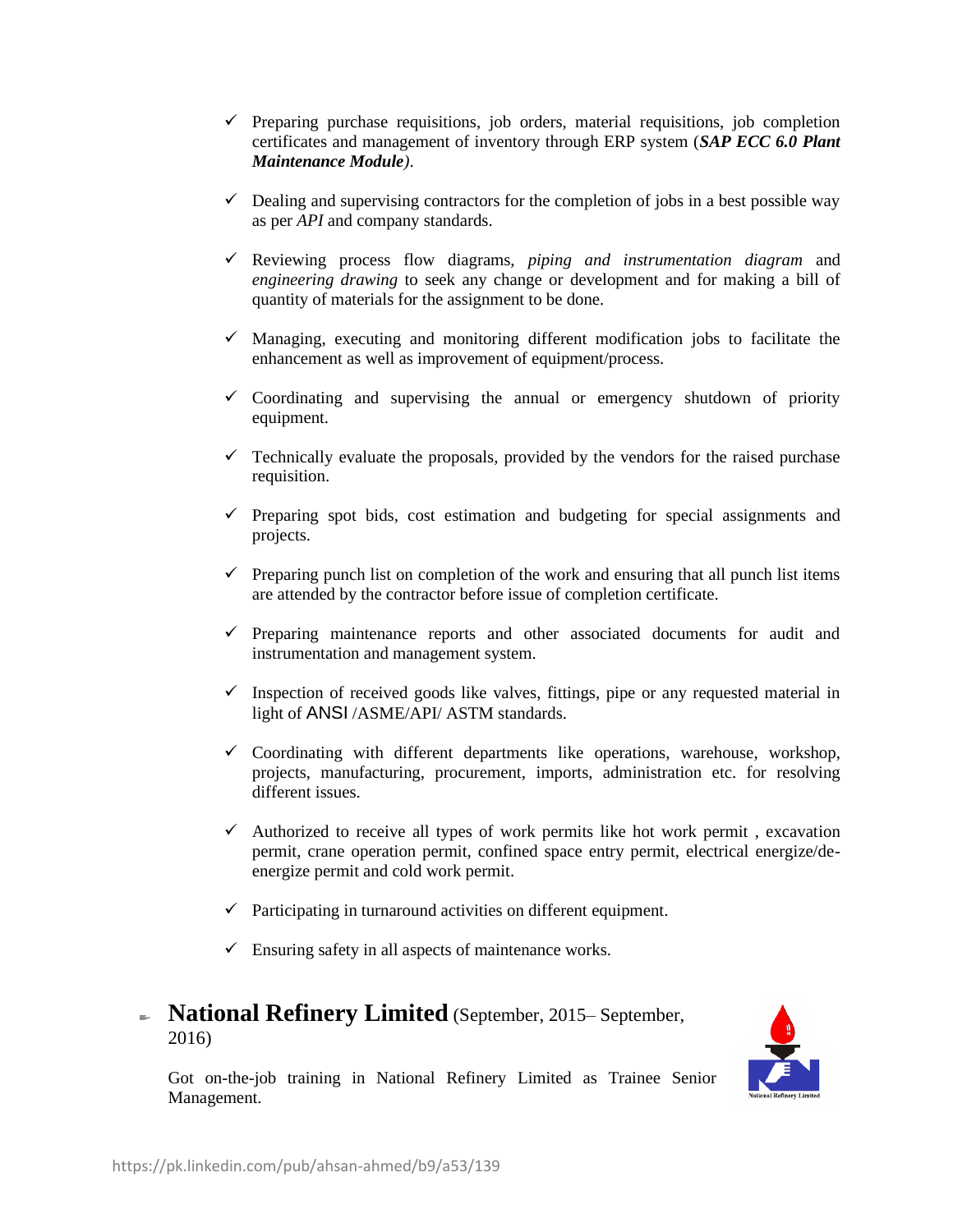#### *Highlights:*

During my training in NRL, I was rotated through the following departments of NRL:

- ✓ **Engineering Department:** Technical Evaluation of quotations from Vendors, Evaluation and approval of manufacturing drawings from venders. Tender Preparation and application of codes and standards as per their requirements.
- ✓ **Turnaround Planning**: Participated in the turnaround planning process by studying modification drawings and making the list of materials for procurement and manufacturing.
- ✓ **Local Manufacturing Cell:** Carried out all the activities such as receiving the notice of manufacturing (NOM), Making and sending requests for quotation, bid opening, analyzing the bids, issuing work order and receiving of material from the local vendors. Cocoordinating with the vendors to ensure the manufacturing of parts as per requirement. Using SAP Material Management Module to make quotations, cost comparison statements, work orders and bill parking.
- ✓ **Inspection Department**: Experienced the inspection techniques such as Ultrasonic thickness measurement, Die penetration test, Vibration monitoring of rotary equipment and Pressure testing of heat exchangers and boilers. Scheduling of internal inspection of storage tanks.
- ✓ **Maintenance Department:** Planning and Supervising daily maintenance and preventive maintenance jobs. Writing maintenance reports. Arrangement of spare parts and raising Notice of requirement (NOR) and Notice of Manufacturing (NOM) of Spare parts. Learned the SAP Plant Maintenance and Material Management Module.

## **Turnaround / Shutdown:**

## **Fuel Refinery (24 X 7 ) Turnaround 2016 (April 24th, 2016- May 31st, 2016)**

Served in the 12 hours shift of fuel refinery turnaround 2016 in Inspection Team for Heat Exchangers inspection.

### *Responsibilities:*

Following are some major responsibilities which I fulfilled as an inspection team member in National Refinery Limited:

- $\checkmark$  Initial inspection of Heat Exchangers shell and tube bundle.
- $\checkmark$  Pre cleaning and post cleaning final examination of heat exchangers in the light of TEMA, API 660 and ASME Sec. VIII .
- $\checkmark$  Providing recommendations for maintenance jobs (if needed).
- $\checkmark$  Hydrotesting (rolling test, tube side test, shell side test) of heat exchangers.
- $\checkmark$  Box-up of heat exchangers after complete satisfaction of all concerned individuals.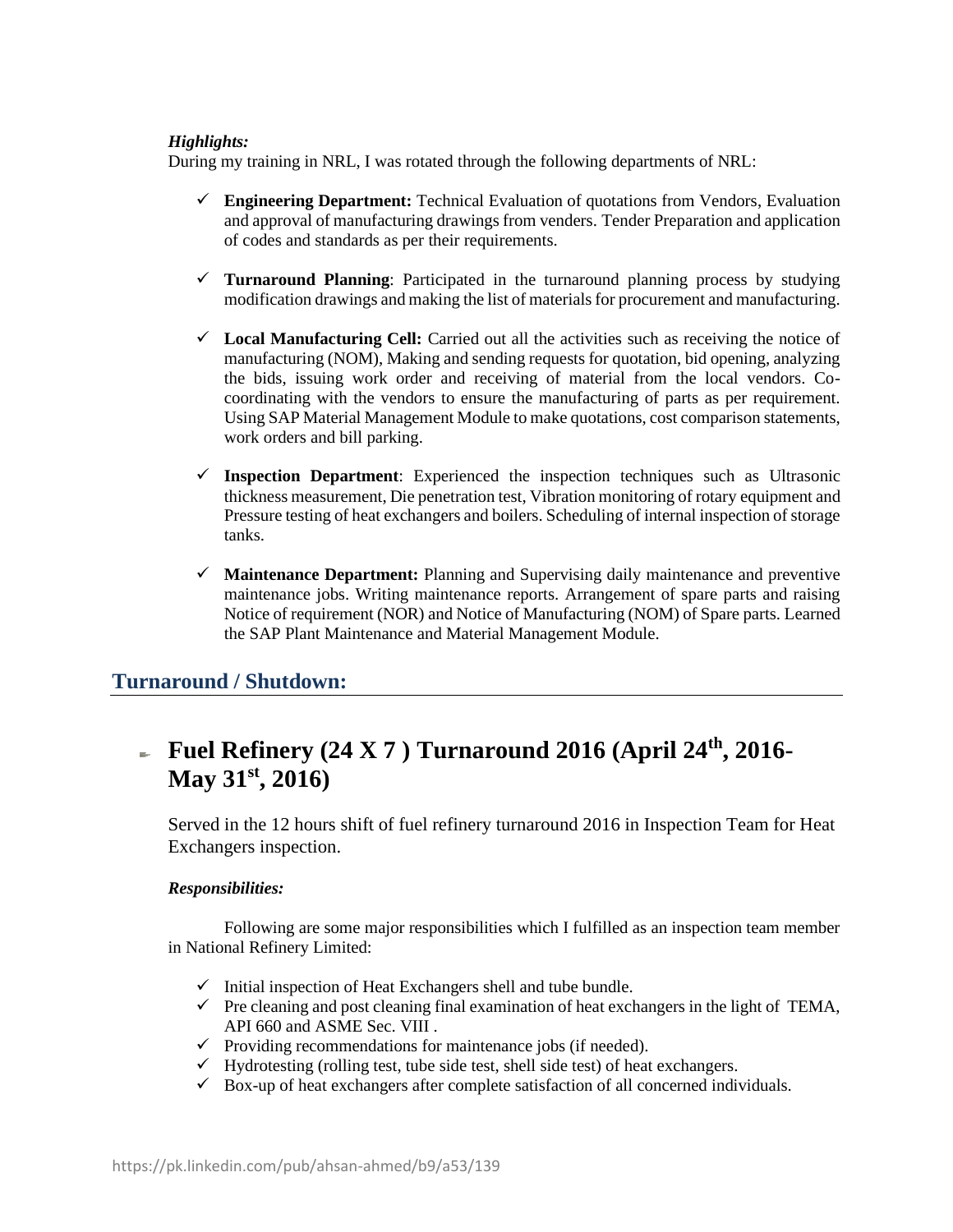### **Internship Experience:**

#### **Karachi Shipyard & Engineering Works LTD.**  (Dec, 2012.Threeweeks)

Have a priceless experience of working in Karachi Shipyard & Engineering Works LTD where I have learnt how to work in an industry environment and gained a precious practical experience of different ship building process which I wouldn't be able to learn in theory's perspective.



#### **Pakistan International Airlines** (Jun, 2013.Threeweeks)

Have another marvelous experience of internship in Pakistan International Airlines where I have learnt how to work in an avionics industry environment and gained a precious practical experience of different airplanes' models, engines and their maintenance procedure.



### **Certified Trainings :**

#### **Team-Work: Getting People Work Together**

| Started on: | February 24, 2020                      |
|-------------|----------------------------------------|
| Ended on:   | February 26, 2020                      |
| Institute:  | Pakistan Institute of Management (PIM) |

#### **Design and Function of Steam Turbine and Gearbox** e.

| Started on: | September 16, 2017 |
|-------------|--------------------|
| Ended on:   | September 19, 2017 |
| Institute:  | Siemens, Germany   |

#### **Welding Consumables and Equipment** ÷.

| Started on: | October 06, 2015                                                          |
|-------------|---------------------------------------------------------------------------|
| Ended on:   | October 06, 2015                                                          |
| Institute:  | Linde Pakistan and Industrial Development & Engineering Associates (IDEA) |

#### **Product Development using CAD/CAM Unigraphics NX-8**

| Started on: | June 09, 2014                                    |
|-------------|--------------------------------------------------|
| Ended on:   | June 18, 2014                                    |
| Institute:  | CCEE, NED University of Engineering & Technology |

#### **Computer Audio / Video Editing & Mixing**  $\sim$

| Started on: | February 01, 2008                         |
|-------------|-------------------------------------------|
| Ended on:   | July 30, 2008                             |
| Institute:  | Global Computer Institute (Regd. by SBTE) |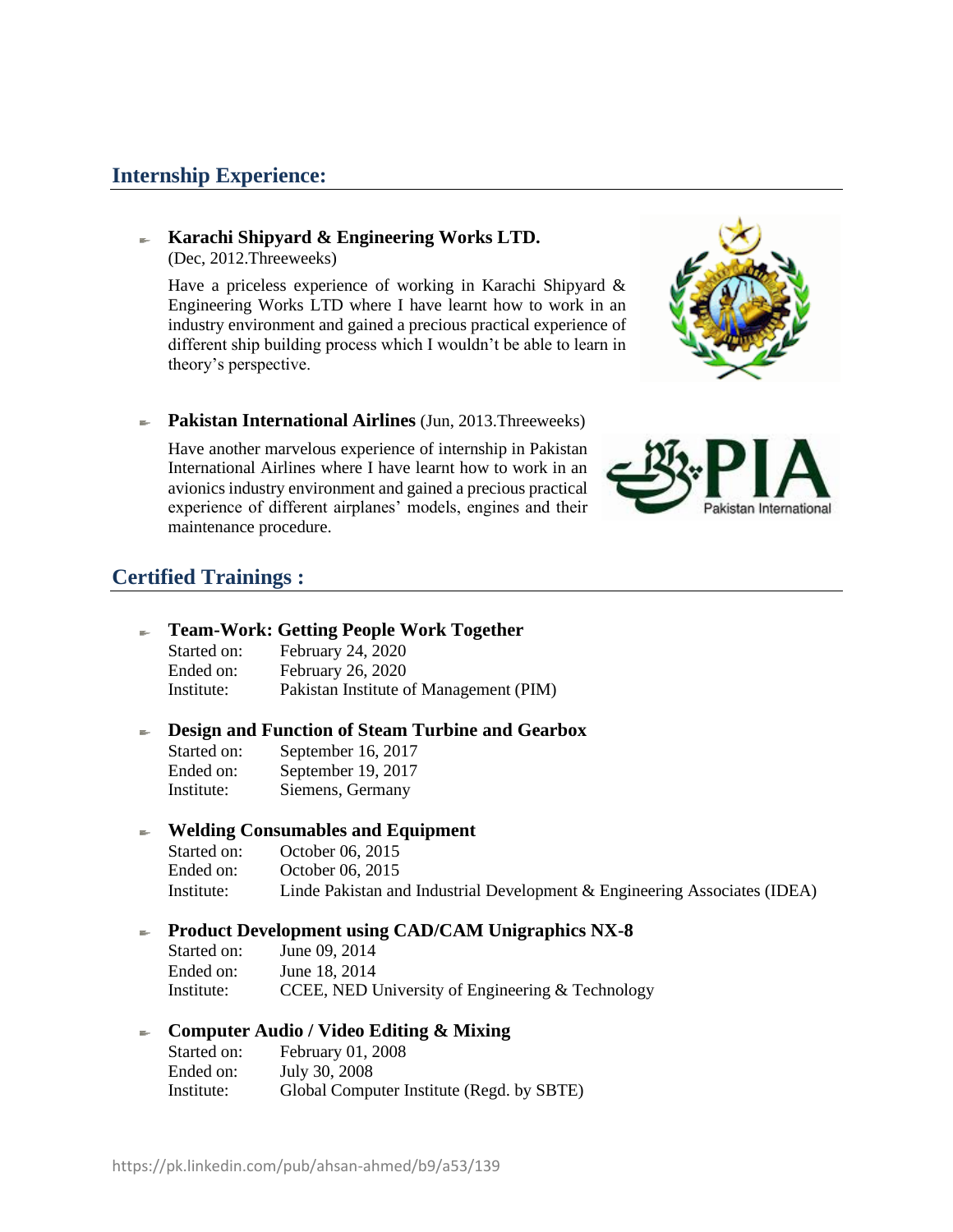### **Final Year Project:**

#### **Design of a gear pump**:

In this project, we, as a group, first chose a flow rate for which we would design a gear pump. So, for this purpose, we visited PSO TERMINAL-3 where we got primary specifications of a gear pump and then we determined technical specifications. After that, we designed the 3D model of a gear pump on PRO-E and finally got a safe design on ANSYS.



### **Relevant skills:**

#### **1-Computer Skills:**

| s.     | <b>ERP</b> Software:          | SAP ECC 6.0 (Plant Maintenance Module)                        |
|--------|-------------------------------|---------------------------------------------------------------|
| s.     | <b>Design Softwares:</b>      | Hourly Analysis Program, Unigraphics NX-8 & Adobe Illustrator |
| $\sim$ | <b>Modeling Softwares:</b>    | PVsyst, Ret Screen & Homer                                    |
| ×.     | LMS:                          | G-suite                                                       |
| s.     | <b>Statistical Softwares:</b> | Minitab, SPSS                                                 |
| ÷      | Video Editing Softwares:      | Filmora, Camtasia, OBS                                        |

**Other Softwares***:* Microsoft Office, Adobe Photoshop, Turbo-C

#### **2-Managerial Skills**:

- Outstanding leadership and management skills of dealing with unionized staff
- $\blacktriangleright$  Marvelous communication, interpersonal, and management skills
- $\blacktriangleright$  Excellent management potentials with strong confrontation, persuasion and planning capabilities
- $\blacksquare$  Maintaining all office documentation with proficiency
- $\equiv$  Good systematic and analytical problem solving approach
- $\blacktriangleright$  Function well as both independently and as a team member
- Adapt easily to new concepts and can adapt myself in an Environment of changing circumstances

#### **3-Technical Skills**:

- $\blacktriangleright$  Practical experience of operating Lathe, Milling, Welding, Grinding and Drilling machines
- Can calculate cooling loads for different situations through HAP
- Can plan, execute, manage and monitor different projects' planning and execution
- $\blacktriangleright$  Have skills and experience of inspection and maintenance activities of boiler and shell & tube heat exchangers

#### **4-Sportsman Skills**: